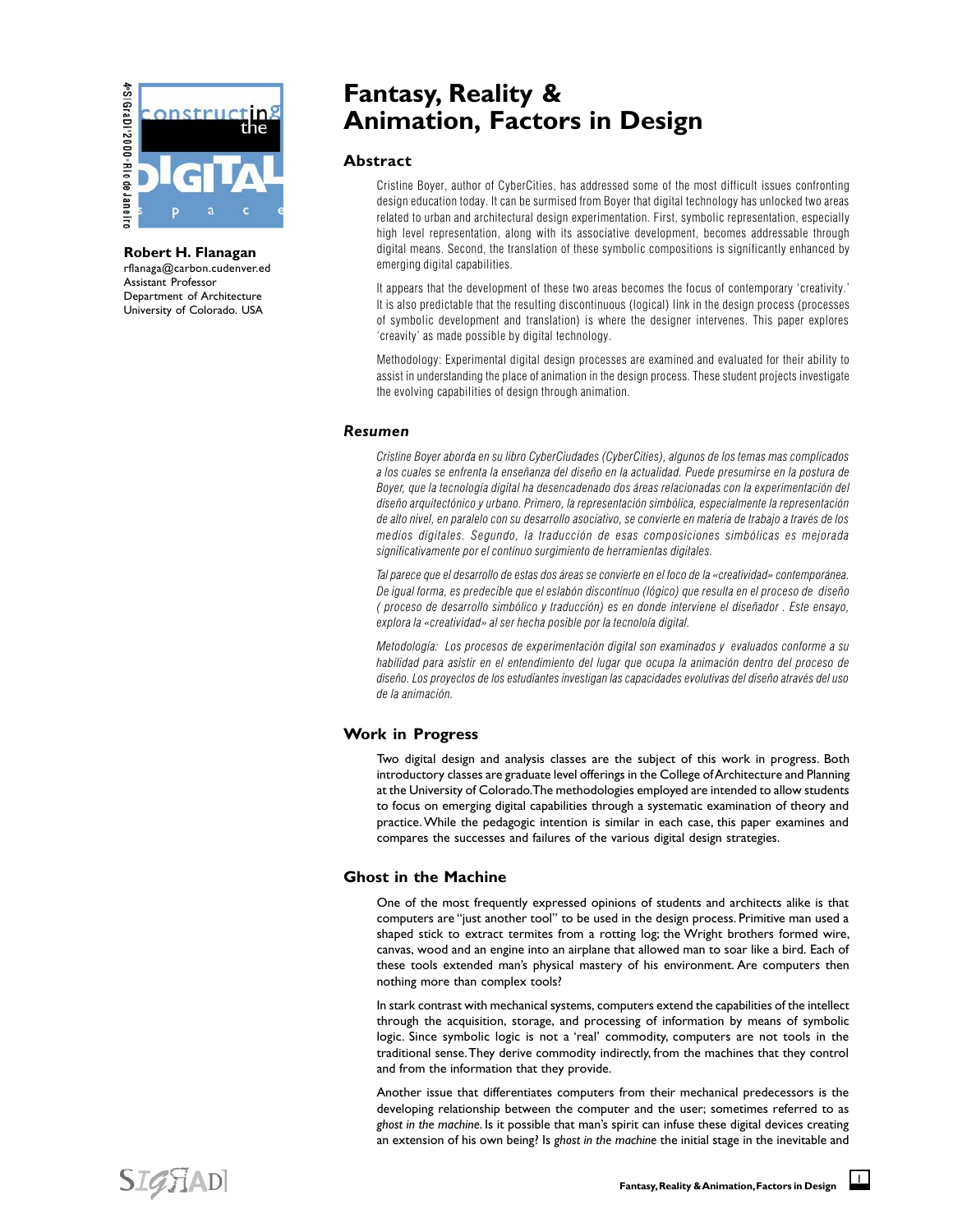inseparable collaboration of man and machine? At the end of this discussion many of these questions will remain unresolved, nevertheless they have shaped the classroom environment that has generated the work that follows.

#### **Design Methodology**

The traditional design process usually starts with an idea, it matures in design development, and it is then constructed as a building. The process is generally linear, with the limitation that redesign especially at later stages is often time consuming and costly. The digital design process has a similar timeline, yet it has a major advantage of non-linear editing potential. In digital design, any change in design prior to construction can systemically be applied to all events on the timeline. It is a significant advantage, but one that is difficult to realize since traditional processes resist digital imitation, therefore new design processes must be devised.

The development of new design processes is complicated by the amorphous nature that the term *design* has assumed. When architectural design is input into a computer, the task is commonly referred to as **C**omputer **A**ided **D**esign, CAD. When computers are used for visual validation, construction cost analysis, or construction documents, these functions are also referred to as **C**omputer **A**ided **D**esign. While there is no question that these practical steps are essential to the building of a project, the nature of the final expression is not directly dependent on them. Therefore, for the purposes of this discussion, it is the development of the aesthetic—functional relationship that directly controls architecture, landscape architecture or urban design that is considered **C**omputer **A**ided **D**esign. To meet this requirement, the definition of Computer Aided Design (Flanagan, 1996) is fulfilled when:

1. The digital process becomes integral to the conclusion creating a design that would not have been reasonably anticipated otherwise.

2. The intention of the designer is substantially dependent on the interaction of digital process to accomplish the intended result.

3. The complexity of the task exceeds the ability of the designer to accomplish that task by any other reasonable available means.

# **The Software**

The software used in any design process has the potential to significantly alter the design process. The software used in this study was:

1. Autodesk's Autocad — developed in the 1980's as a two—dimensional construction documentation program and it has since evolved in to a three—dimensional modeling package. It was not intended to be used in the creative design process. The most significant factor in Autocad's core program is the ability to manage geometry through blocks and layers. Note that Autocad was used in case study #1 only and it does not have animation capabilities.

2. Autodesk's 3DStudio — launched in the early 1990's, it was specifically developed for the design community. It was intended for artists, animators and broadcast producers. It has superior form generation capabilities relative to Autocad, but it lacks Autocad's inherent ability to management blocks and layers. Unlike Autocad, it has extensive mapping capabilities that allow the surface application of pictures and transparencies. It also has advanced animation capabilities to control geometry, maps, cameras, and lights.

3. Adobe's Photoshop — used for scanning, composition and presentation.

4. Adobe's Premiere — the animation package used to record the design process in case study  $#2$ , and to create the final presentations in both case studies  $#1$  and  $#2$ .

## **Case Study 1**

The objective of the first group was the creation and development of a 'design blueprint'. The design blueprint is hybrid two/three Dimensional diagram of form, space, and design logic. Elements of the design blueprint may find literal, figurative or implied interpretation in the final architectural, landscape architectural or urban design forms. That interpretation is the subject of a subsequent assignment not discussed here.

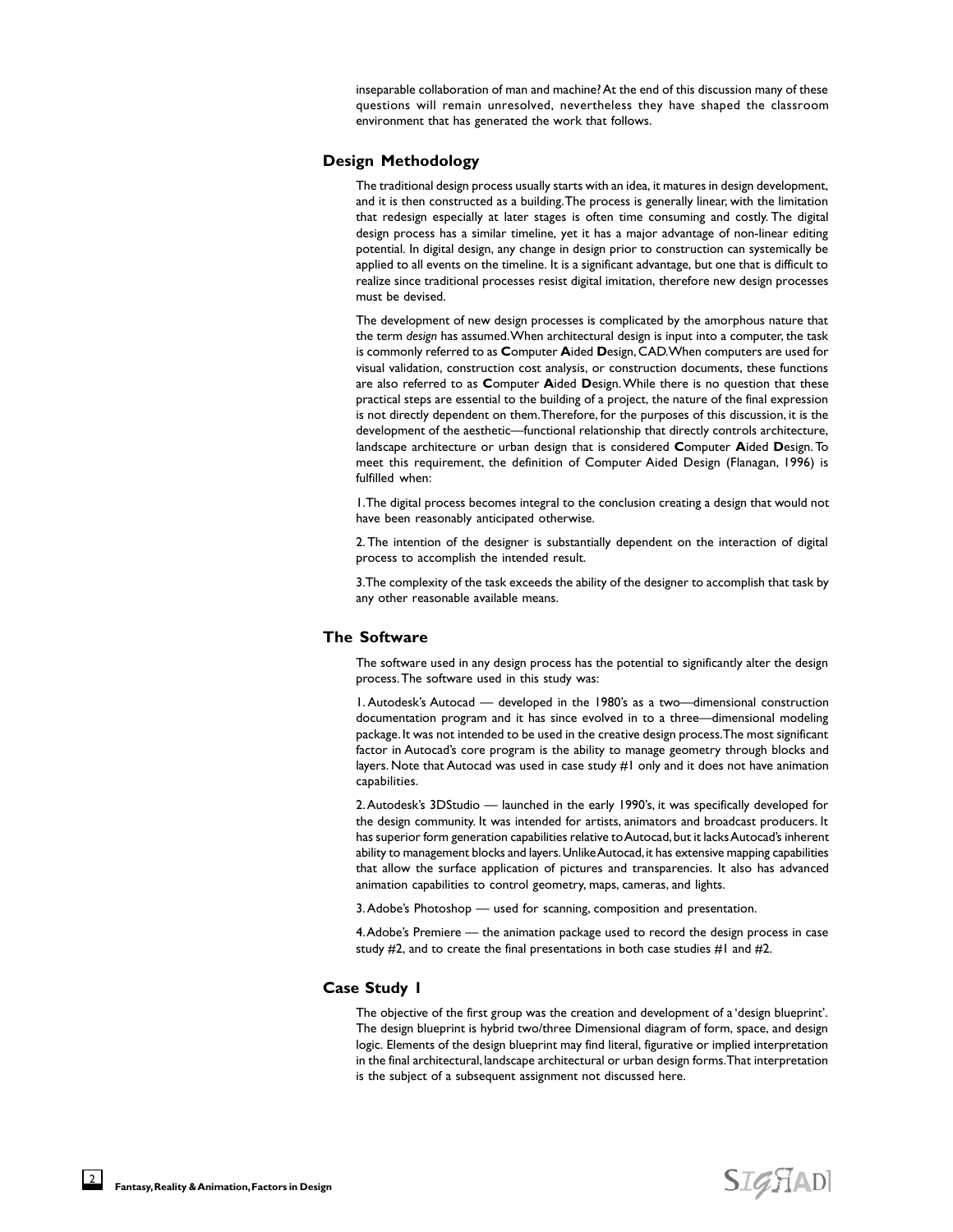

*Fig. 1, Pablo Picasso (1881-1973), Girl with a Mandolin, Student analysis and interpretation by Miranda Karli. ARCH6490, Summer 2000.*



*Fig. 2, Chalk board sketch by Instructor, Robert Flanagan. Design process recorded on digital tape and interpreted. Summer 2000.*

# **Methodologies of Case Study #1, Developing the Design Blueprint:**

1. Interpretation. The student chooses artwork of personal interest, researches its origins and presents a summary in the classroom; the presentation includes a profile of the artist, a contextual interpretation of the artwork and ends with a proposed strategy for digital interpretation. Photographs, hand sketches, and printed computer strategies usually accompany the work.

2. Symbolic Development. The student continues development of the proposed strategy with the introduction of restricted and unrestricted variables. The restricted variables are two symbols, shapes defined as blocks, used to re—present the original composition. The unrestricted variables are scale, color, position and repetition. The resulting composition is a composite of unrestricted variables applied to the two blocks.

3. Design Blueprint. The next allowed variable is the addition of the third dimension. Once the third dimension is introduced, creative interpretation continues in plan, section, elevation, and perspective – using four active viewports. The resulting 'design blueprint' is a three dimensional elaboration of the artist's original concept. It is neither building nor object, but an idea diagram that informs design.

4. Animation Factor. My original intention was to animate the final 'blueprint.' Initially, there was no animation design agenda, nevertheless animation assumed a significant role in student design in case study #1. Animation is therefore evaluated for two 'post intentional' design factors: the first is design rigor and the second is the effects of music on composition.

#### **Case Study 2**

The objective of Case Study #1 and #2 were the same, the creation and development of a 'design blueprint.' When 3DStudio MAX was implemented as the primary design program, it required significant changes in design methodologies from Case Study #1. While 3Dstudio Max's form generation capabilities are generally more flexible and comprehensive than Autocad's, there is limited access to references (blocks) and layers (no parallel).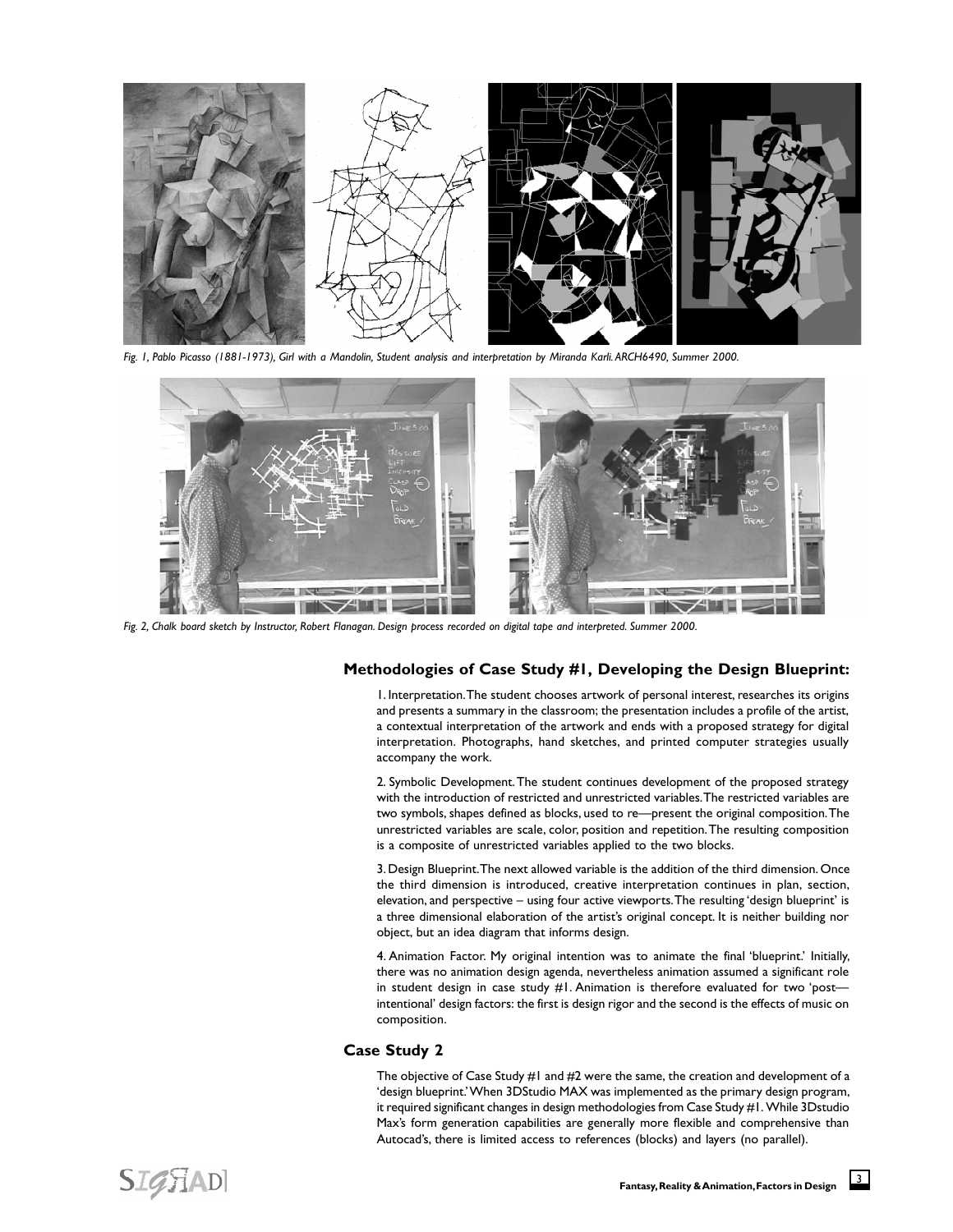## **Methodologies of Case Study #2, Developing the Design Blueprint:**

1. Interpretation. Same as case study #1.

2. Rule implementation. The designer develops the proposed strategy based on re-interpretation of the original artwork. This interpretation is derived from the capabilities of the program. Extrusion and repetition of form are the primary variables available in this process.

3. Design Blueprint. Design continues through simultaneous development (four active viewports) of plan, section, elevation, and perspective. The resulting 'design blueprint' is intended to represent the idea of the original artist. It is neither building nor object; these are specifically discouraged since they obscure creative design implementation.

4. The Animation Factor. A sketch was drawn on a chalkboard Fig. 2, and the design process was recorded on video tape (alternately, a painting was interpreted as in case study #1). Since 3Dstudio Max allows the integration of the design process into the animation, the translation from sketch to three dimensional form was developed through superimposition of form on the video image (the sketch). It appeared that there was significant potential to expand interactive design capabilities; I intended to investigate how **C**omputer **A**ided **D**esign could work with hand sketches in an iterative developmental cycle.

#### **Comparative Factors in Design**

From the beginning, the case study group #1 generated a more convincingly creative body of work than the case study group #2. The room was the same, the timeframe was the same, the computers were the same and the objective of both groups was the same — to create a design blueprint. Difference in the design process was the apparent reason for the overall superiority in the Autocad group's work. This result was counter—intuitive since Autocad was not developed as a design program, but 3Dstudio MAX was.

The group using Autocad was required to re—interpret the original composition using a two dimensional representation using no more than two blocks. For instance, a waterfall represented by an array of squares would be uniform at the top and as the water progresses downward it might twist and turn. In group two, students were unrestricted in their representation of the waterfall, they could represent it in any way that the program allowed. It was the design or failure to define this component that proved significant.

Contrary to the software manufacturers claim that design programs like FormZ and 3Dstudio MAX bring greater creativity to the design process, their increased design capabilities often have the opposite effect. The problem is with unrestricted choice. "Many ill defined problems seem difficult, not because we are swamped by the enormous number of alternative possibilities, but because we have trouble thinking even of one worth pursuing" (Goldenberg, 1999).

Even tightly restrictive rules can allow greater apparent creativity through more completely understood variables. The nature of a brick is very restrictive but it allows for apparent limitless creativity in walls and arches. In the classroom, basswood models rely on restrictive properties of the material to enhance coherence and apparent creativity. "To be creative, you must perceive a problem clearly and correctly" (Edwards 1979).

# **The Unexpected Role of Animation**

In case study #1, two potential factors in design development became apparent: First, there was an increased rigor in the review of the design blueprint. It appears that the improved ability to visualize the design blueprint prompted self—critical review and redesign. The second factor was music, it had a complimentary synergistic effect. The design blueprint became a choreographed interpretive composition. The music appeared to structure the choreography of the original composition and it also prompted selfcritical review. It appears that the visual composition assumes or perhaps conforms to the expectations of a composite composition of music and video. The final design was no longer a static blueprint but a choreographed interpretive composition of moving ideas. Sequential visualization and music therefore appear to have a demonstrable and beneficial effect on the design sequencing of the student.

# **In the Context of the Profession, Factors in Design**

The top line of the above diagram Fig. 3 illustrates a traditional understanding of design development process in the pre-computer era. The bottom line represents the organization of digital process in this study. Presently, several architects are implementing digital processes along the **C**omputer **A**ided **D**esign timeline. At issue is the potential for digital technology to leverage the creative contribution of the individual designer in a systemic and directed manner. I have chosen the work of three architects/firms to provide context to this study with respect to **C**omputer **A**ided **D**esign and the design profession.